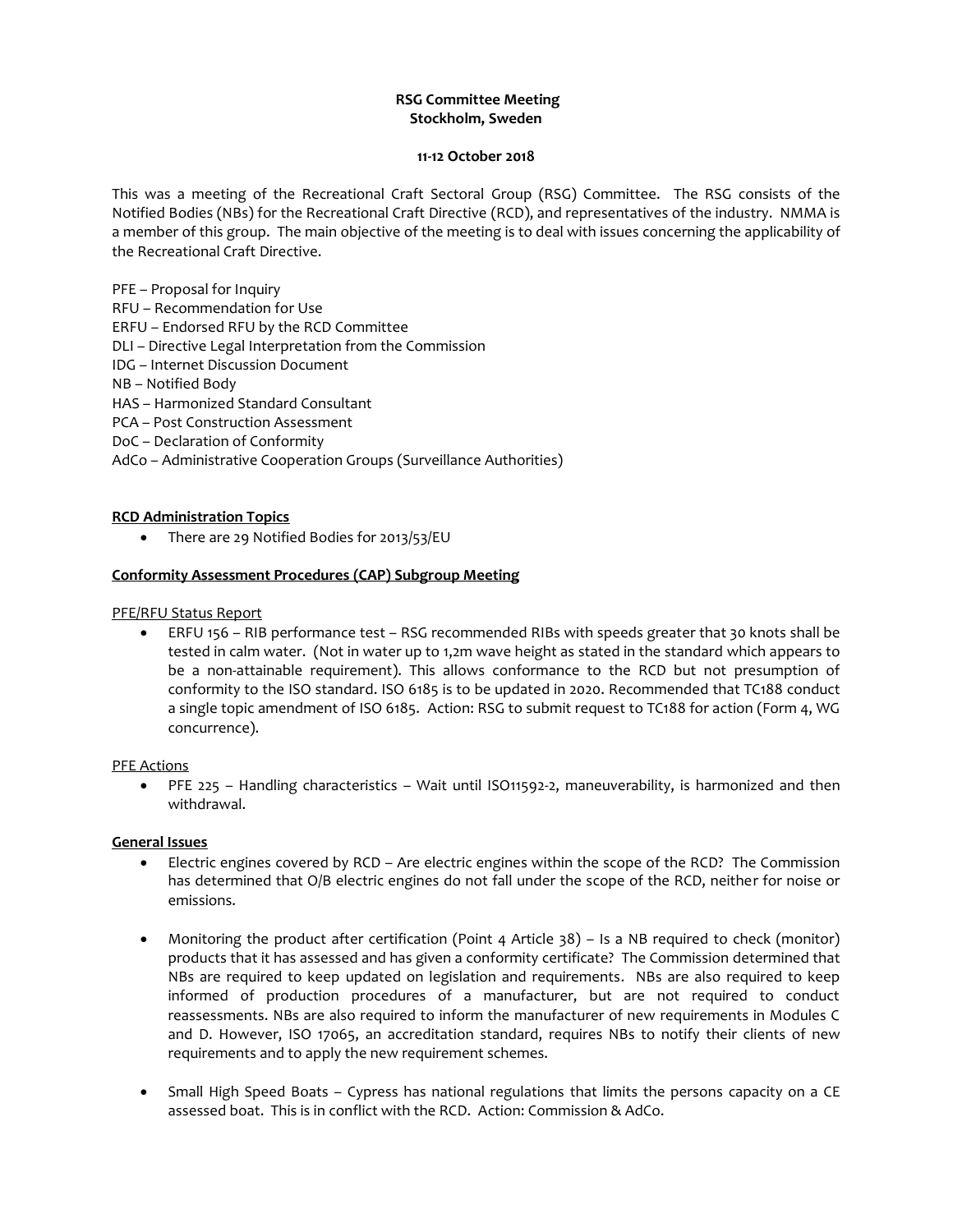- Database of Information/Authorized products of NBs the Commission's common database of certified products fulfills the requirements of the RCD. There is pushback from some RSG members on the need for this practice even though it is an RCD requirement. 11 of the 26 NBs currently submit data.
- Swedish Accident Investigation Report Groundings and accidents in small lakes are increasing. Most while entering and leaving the harbors. Most in small (<6m) boats. Most drownings in 50-59 age range. Increased use of beacons and PFDs. Alcohol is a factor in over 50% of accidents.
- Compliant or non-compliant Distance between fresh water fill and pump out access not defined by distance or location in ISO standards. IMCI will submit a PFE and request that ISO address this issue.
- Problems in Poland Non-RCD/CE marked parts being stopped by Poland for lacking marking requirements under other directives (low voltage, machinery, WEEE, etc.). Requested AdCo inquire. Action: Commission and AdCo.
- RSG will be checking new DIS standards to assure that those PFEs requesting ISO clarification have been addressed.
- New Zeeland Accident Repot Engine room fire on a commercial person carrier. Fire detection system not required. Ventilation duct remained open in the fire compartment.
- The next update of the RCD will begin in about  $3\frac{1}{2}$  years. Directive amendments happen about every 10 years. (2022/2023)

## **Technical Information (TI) Subgroup Meeting**

### PFE Actions

- PFE 322 Extinguishing systems for all-electric boats ISO 9094 addresses only IC engine boats. Recommended the text of the RCD which require appropriate FF systems. Update either 9094 or the new Li-Ion battery standard. New systems shall follow appropriate national requirements.
- PFE 323 Diesel engine shut down Diesel engines should have an automatic shut down for both manual and automatic FF systems. Does an ignition switch satisfy this requirement? Yes, if it is part of the FF system activation system.
- New PFE Potable water inlet/sewage water outlet these hull arrangements should be separated "as far as practicable". Proposed sewage outlet to be on opposite side of the potable water inlet or if not practicable, overflow cannot flow toward the potable water inlet. Recommended this be addressed in ISO 8099.

# **General Issues**

 New PFE - Emergency steering for craft with single sterndrive – Sterndrive craft are not required to have emergency steering. The sterndrive is not considered a rudder steering system. This RCD requirement does not apply to sterndrive craft.

The next meetings of the RSG subgroups are scheduled for 5-6 March 2019 in La Rochelle, France. The next meeting of the RSG Committee is tentatively scheduled for 6-7 May, 2019 in Berlin, Germany.

The information contained herein is prepared and intended for informational purposes and informal background use only. It is not intended to serve as an official report of the meeting's proceedings, actions or outcomes and is not intended to generate any action on the part of any reader. The only